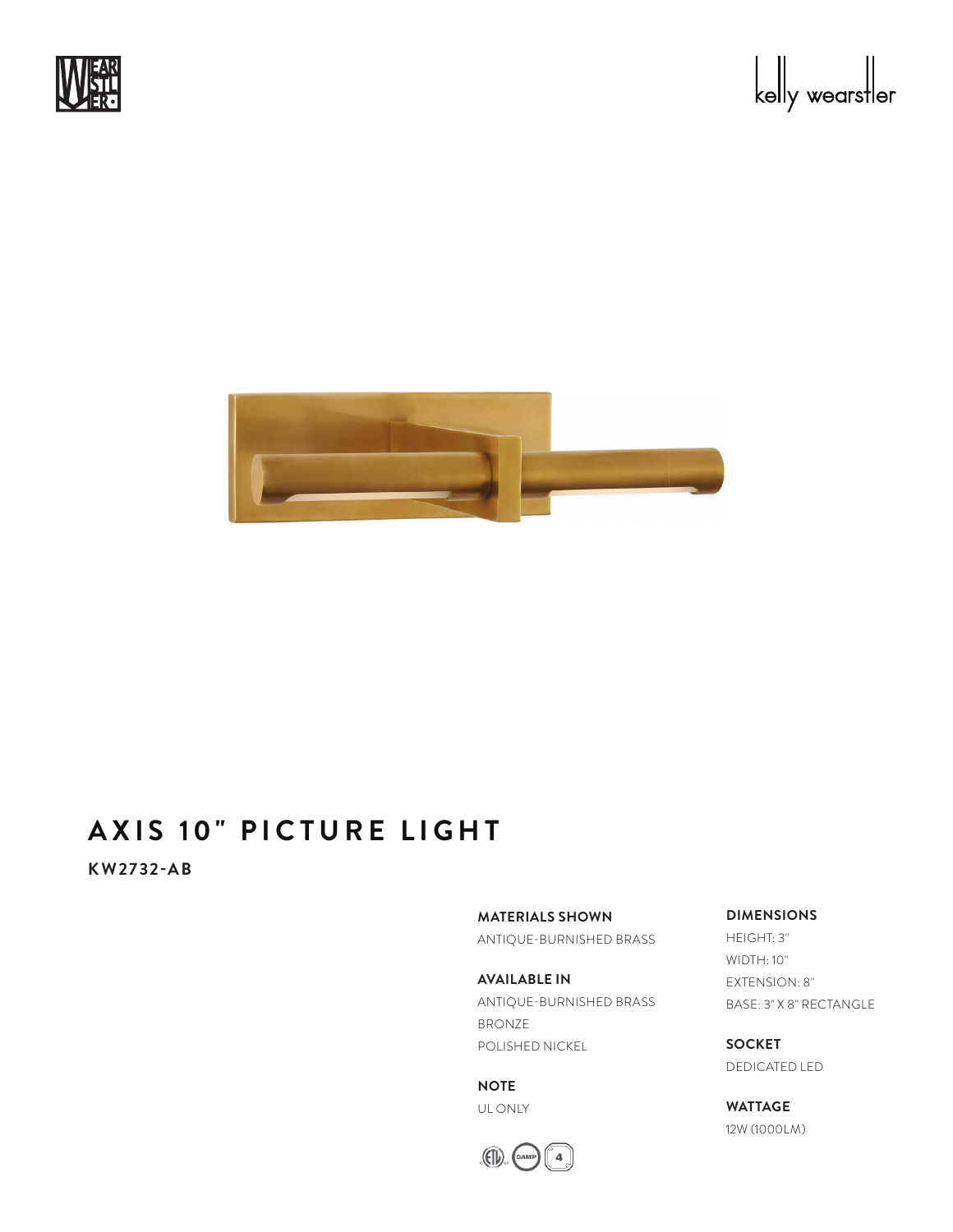





# **AXIS 10" PICTURE LIGHT**

**KW2732-BZ**

**MATERIALS SHOWN**

BRONZE

**AVAILABLE IN** ANTIQUE-BURNISHED BRASS BRONZE POLISHED NICKEL

**NOTE** UL ONLY



### **DIMENSIONS**

HEIGHT: 3" WIDTH: 10" EXTENSION: 8" BASE: 3" X 8" RECTANGLE

**SOCKET** DEDICATED LED

**WATTAGE** 12W (1000LM)